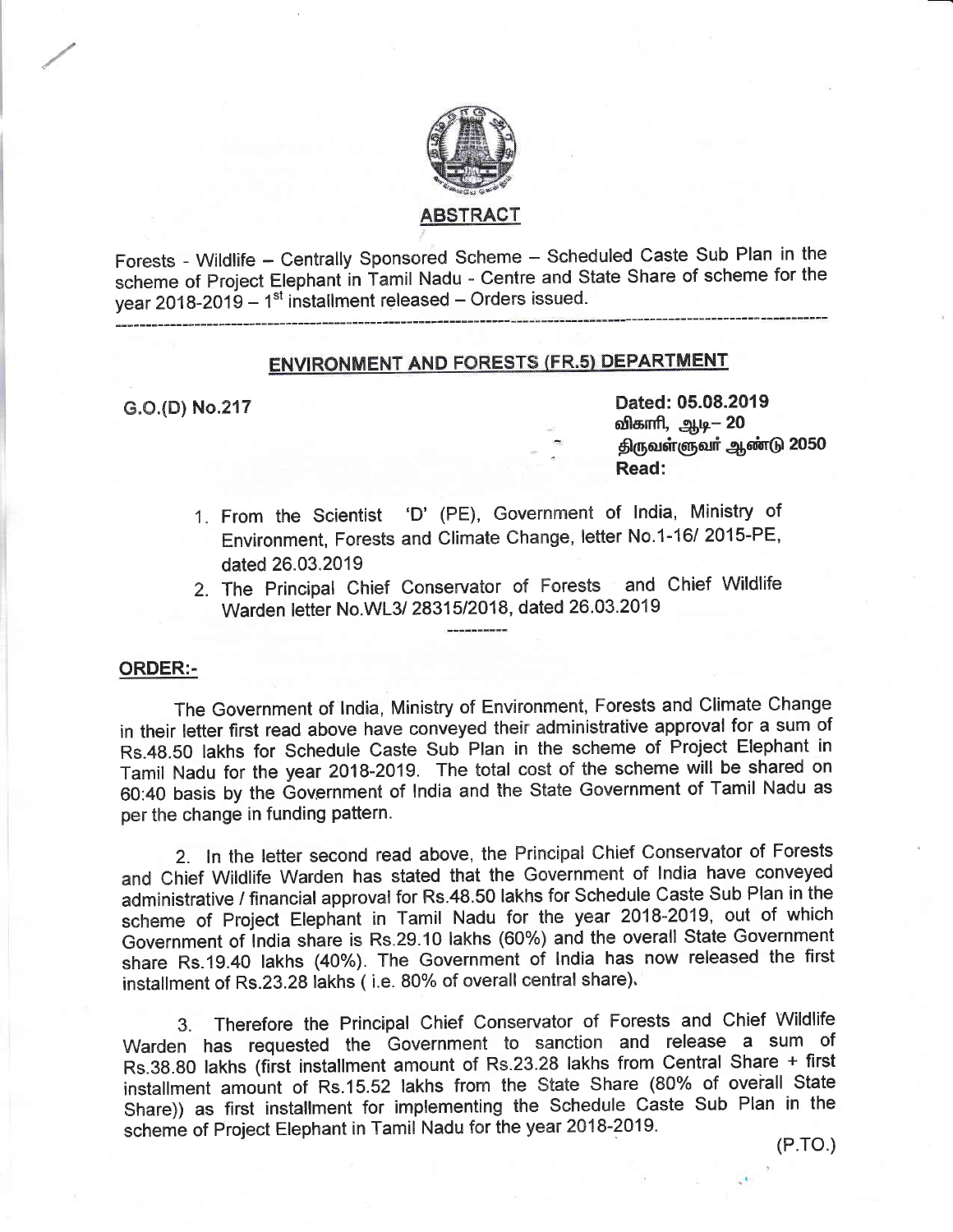4. The Government aften careful consideration, accord administrative sanction for a sum of Rs.48.50 lakh (Rupees forty eight lakhs and fifty thousand only) and release a sum of Rs.38.80 lakhs (finst installment amount of Rs.23.28 lakhs from Central Share + first installrnent amount of Rs.'!5.52 lakhs from the State Share (80% of overall Central and State Share)) as first installment to meet the expenditure for the execution of the works mentioned in the Government of India's letter first read above for implementation of the Scheduled Caste Sub Plan in the scheme of Project Elephant for Tamil Nadu for the year 2018-2019 under Centrally Sponsored Scheme.

5. The expenditure sanctioned in para 4 above shall be debited to the following head of account:-

> "4406 - Capital Outlay on Forestry and Wild Life - 02 Environmental Forestry and Wild Life --.793 Special Central Assistance for Schedule Caste Conrponent Plan - Shared between State and Centre - UA Project Elephant - Anaimalai and Mudumalai - Scheduled Caste Sub-plan - 416 Major  $works - 01$  Major Works.

IFHRMS: (DPC: 4406-02-793-UA-41601) Old - (D.P.C: 4406-02-793 - UA - 1608)"

6. Necessary funds will be provided in Revised Estinnate / Final Modified Appropriation 2019-2020. Pending provision of funds in Revised Estimate/ Final Modified Appropriation - 2019-2020, the Principal Chief Conservator of Forests is authorized to draw and utilize the amount sanctioned in para 4 above. However, this expenditure shall be brought to the notice of the Legislature by Specific lnclusion in the Supplementary Estimate 2019-2020. The Principal Chief Conservator of Forests is directed to include this item of expenditure while sending the proposal for Revised Estimate/Final Modified Appropriation 2019-2020 and also send draft explanatory note for inclusion of the expenditure in the Supplementary Estimate to Government in Finance (AHD&F/ BG-I) Department at an appropriate time without fail.

7. The Principal Chief Conseruator of Forests is the Estimating, Reconeiling and Controlling authority for the above new head of account.

8. The Principal Chief Conservator of Forests and Chief Wildlife Warden shall ensure that the items proposed ane implemented in a cost effective manner and also beneficial to the scheduled caste areas and the tribal habitations apart from the General category from this financial year only

9. The Frincipal Chief Conservator of Forests and Chief Wildlife Warden shall ensure that the terrns and eonditions laid down by the Government of lndia in their letter first read above should be followed strictly. He is advised to observe economy measures so as to keep the actual expenditure to the minimum.